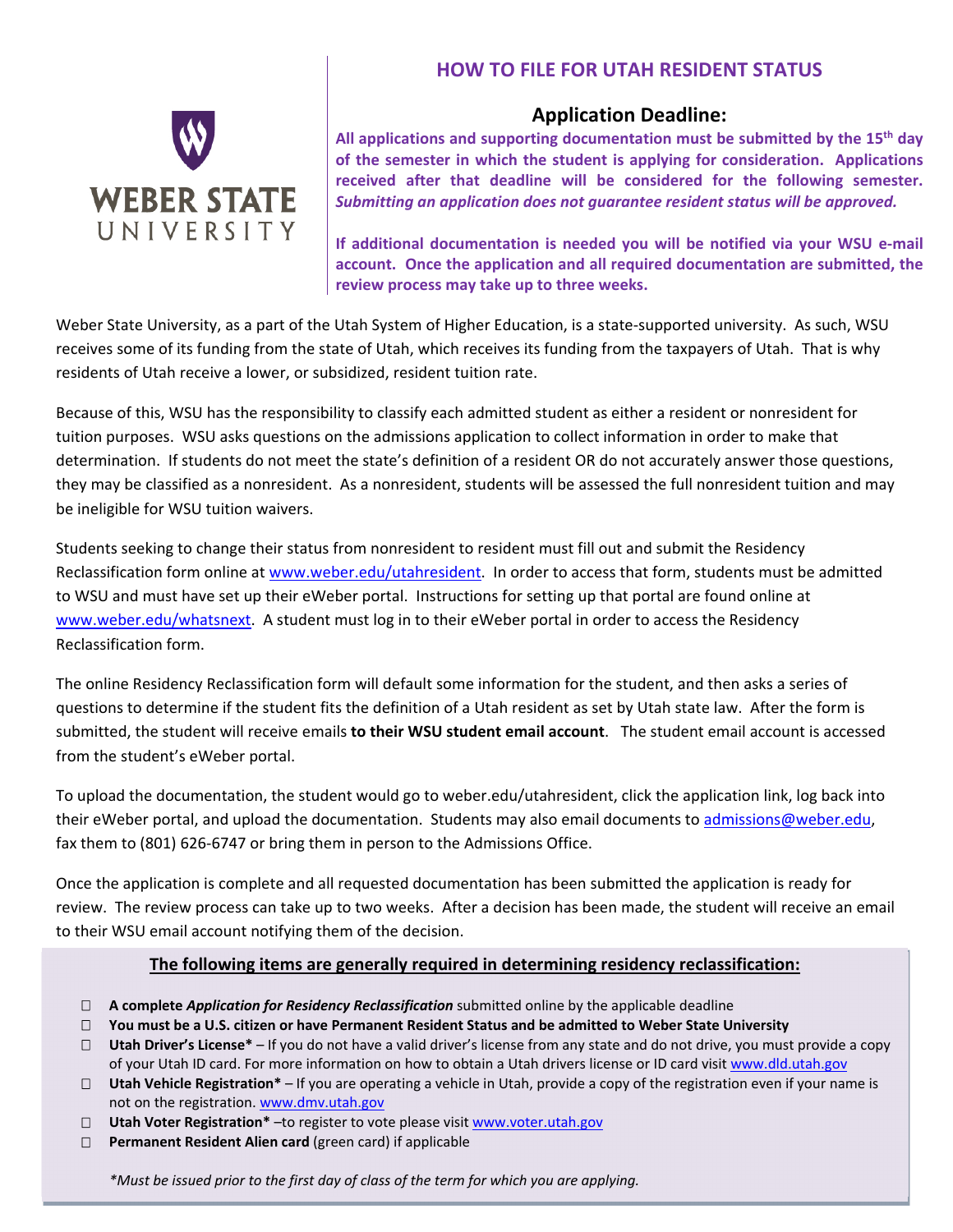Please read the following provision descriptions and be prepared to provide appropriate evidence of residency.

**Provision 1: Have lived at least 12 continuous months in Utah immediately prior to the semester for which you are applying for resident status, intend to reside permanently in Utah and be financially independent** 

- *Verification of physical presence in Utah for at least the last 12 months*: Acceptable documents include a letter from a Utah employer (on letterhead, include dates of employment and signed by someone authorized to verify employment) or a rental agreement/mortgage statement with occupancy dates specified. *We will not accept letters from friends/family, W‐2 forms, or utility bills as proof of 12 months physical presence in Utah.*
- *Proof of financial independence*: If you are single and under 24 years old, you must provide a copy of the **first two pages** of your parents' most recent federal tax return to verify you are not claimed as a dependent on their taxes.
- *Intent to reside permanently*: Provide a Utah driver's license or ID, vehicle registration, voter registration, letter of employment, utility bills or other documents, which validate your intention to live permanently in Utah.

## **Provision 2: Utah residents who have been away less than 12 months for temporary employment**

- $\Box$  Must not have established residency in any other state (state taxes, drivers license, etc.)
- $\Box$  Copy of Utah state tax returns filed during temporary absence from the state
- $\Box$  Letter from employer with employment dates, describing the temporary nature of the employment

#### **Provision 3: Utah resident temporarily away from state for education**

- □ Verification of non-resident tuition charges, non-resident status at out-of-state college/university or proof of status on the Western Undergraduate exchange program
- $\Box$  Copy of Utah state tax return filed during temporary absence from the state if filed

## **Provision 4: Utah resident away for ecclesiastical or volunteer/charitable service**

- $\Box$  Letter from organization verifying temporary volunteer/charitable service including dates of service (LDS missionaries may submit copies of their mission call and mission release)
- $\Box$  Copy of Utah state tax return filed during temporary absence from the state if filed

# **Provision 5: United States Armed Forces personnel who were Utah residents prior to active duty assignment**

- □ Copy of DD-214
- $\Box$  At least one item of documentation establishing Utah as permanent residence (rental agreement, mortgage statement, Utah driver's license, Utah tax return, letter from an employer, etc)
- Military ID

# **Provision 5: United States Active Duty military personnel or spouse/dependents of active duty personnel**

- $\Box$  Copy of military orders or military paperwork for reservists or Utah National Guard members
- $\Box$  Military ID (if you are a dependent include Military Privilege card)

#### **Provision 6: Military veteran relocating to Utah or spouse/dependent of military veteran**

- □ Copy of DD-214
- $\Box$  Military ID (if applying for a dependent please include Military Privilege card)
- □ Proof of establishing residency in Utah (drivers license, vehicle registration, rental agreement.etc)
- $\Box$  If you are the dependent/spouse of a discharged veteran discharge date must not be older than 5 years

#### **Provision 7: Dependent of military personnel with eligible military educational benefits**

- □ Evidence of eligibility under Title 38 U.S. Code Chapter 30, Montgomery G.I. Gill Active Duty Educational Assistance Program, or Chapter 33, Post 9/11 Educational Assistance Program. Students may obtain verification through the Veteran Affairs Office.
- $\Box$  Signed written declaration that you will utilize G.I. Bill benefits
- $\Box$  At least one item of documentation establishing Utah as permanent residence (rental agreement, mortgage statement, Utah driver's license, Utah tax return, letter from an employer, etc)